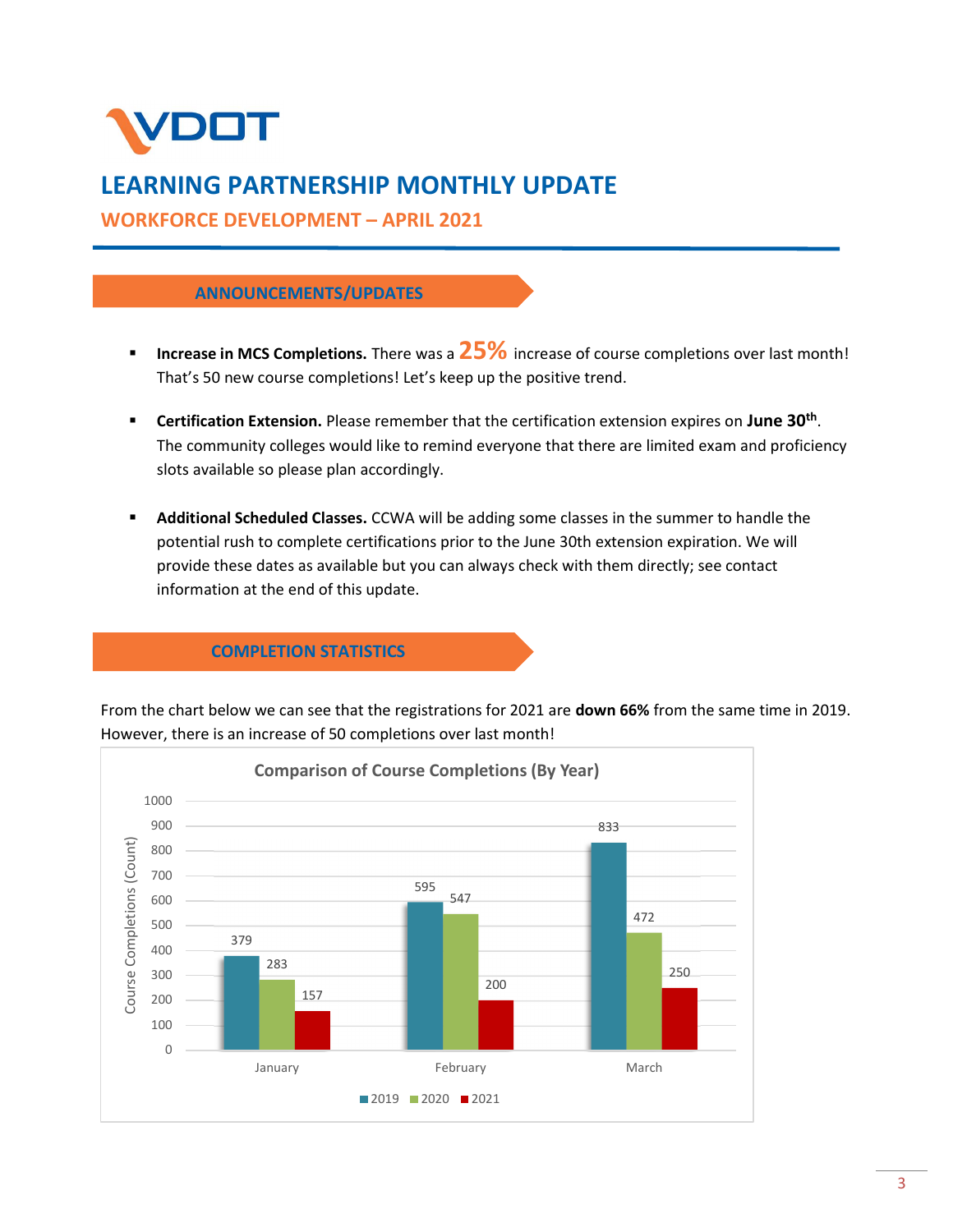# CLASS SCHEDULE

| <b>CCWA</b>                                                                                             |  |  |  |
|---------------------------------------------------------------------------------------------------------|--|--|--|
| <b>Central Mix Aggregate:</b>                                                                           |  |  |  |
| 04/20/21 (CCWA-WDCC) ** This class will be held virtually **                                            |  |  |  |
| For Central Mix Aggregate Plant Certification Proficiency Exams, please email trainer@ccwa.vccs.edu for |  |  |  |
| more information.                                                                                       |  |  |  |
|                                                                                                         |  |  |  |
| <b>Concrete Plant:</b>                                                                                  |  |  |  |
| 04/08/21 (CCWA-WDCC)                                                                                    |  |  |  |
|                                                                                                         |  |  |  |
| <b>Pavement Marking:</b>                                                                                |  |  |  |
| This class is only offered as an online class.                                                          |  |  |  |
|                                                                                                         |  |  |  |

## Soils & Aggregate Compaction:

04/13/21 (JTCC – Chester) 04/27/21 (JTCC – Chester) 05/11/21 (CCWA-WDCC)

## Soils & Aggregate Compaction Proficiency Exams:

04/14/2021 (CCWA-WDCC)

04/28/2021 (CCWA-WDCC)

05/06/2021 (CCWA-WDCC)

05/20/2021 (CCWA-WDCC)

06/10/2021 (CCWA-WDCC)

06/17/2021 (CCWA-WDCC)

06/24/2021 (CCWA-WDCC)

All CCWA classes are available as a Self-Study option.

\*\*CCWA is now offering virtual Soils and Aggregate Compaction Proficiency Exams. Please email clamont@ccwa.vccs.edu for more information. \*\*

# Germanna CC

All classes are only offered as online classes. Proficiencies are available as virtual or very limited in person examinations.

(Asphalt Field I, Asphalt Field II, Asphalt Plant I, Asphalt Plant II, Asphalt Plant Mix Design, Slurry Surfacing, Surface Treatment, Cold Asphalt Recycling- Field, Cold Asphalt Recycling – Plant, and Full Depth Reclamation)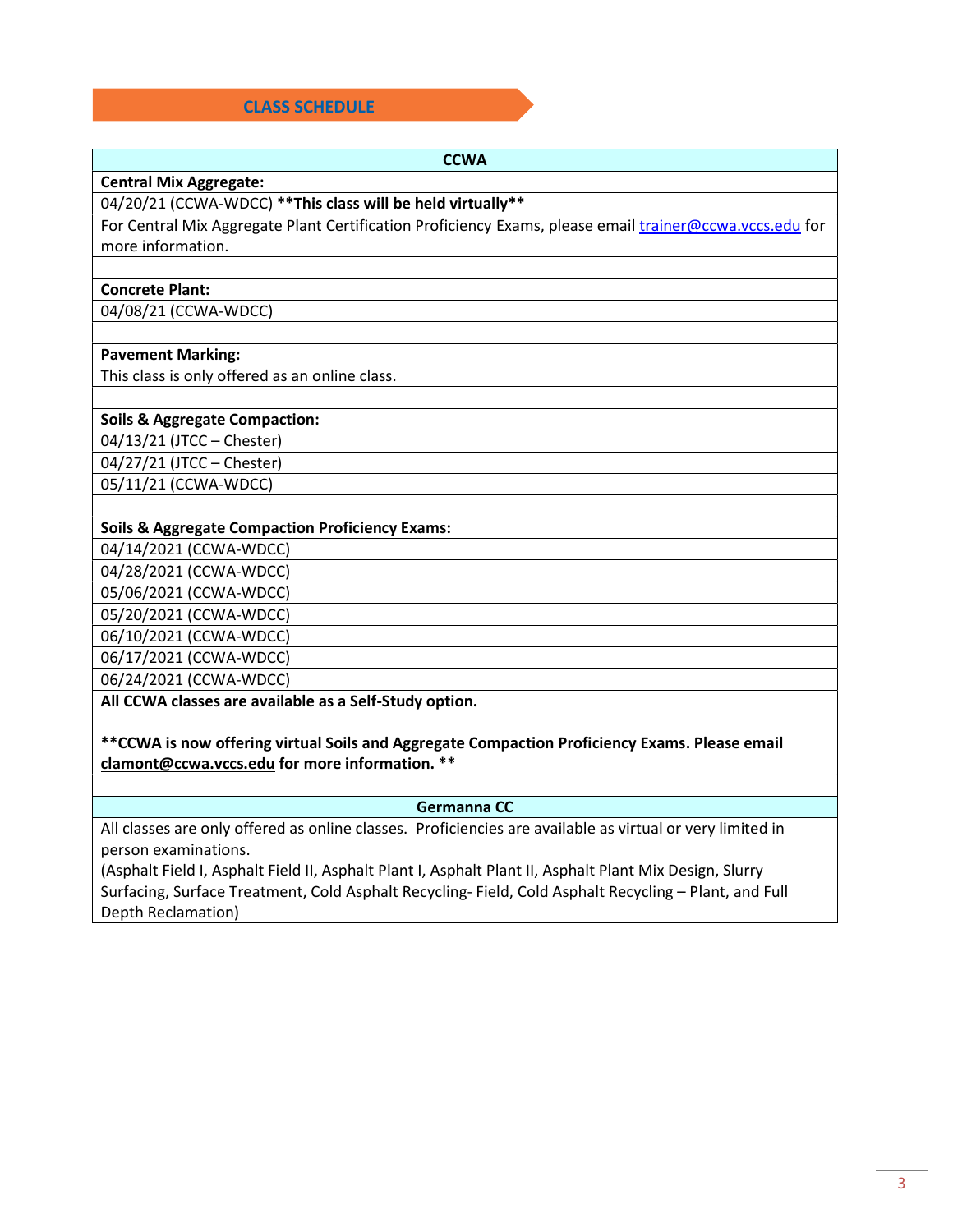# TESTING CENTERS

| <b>Testing Center</b>      | Used by<br><b>Community College Workforce</b><br><b>Alliance (CCWA)</b> | Used by<br>Germanna CC |
|----------------------------|-------------------------------------------------------------------------|------------------------|
| <b>Central Virginia CC</b> | x                                                                       |                        |
| <b>Danville CC</b>         | X                                                                       | x                      |
| J. Sargeant Reynolds CC    | x                                                                       |                        |
| John Tyler CC              | X                                                                       |                        |
| Paul D. Camp CC            |                                                                         | x                      |
| Southside Virginia CC      |                                                                         | x                      |
| <b>Tidewater CC</b>        | X                                                                       | X                      |
| Virginia Highlands CC*     |                                                                         | x                      |

\* The VHCC testing center is closed until mid-April and is still not approved for VDOT staff.

If there is a testing center you are using and would like added to the list please contact Duane Sayre.

# POINT OF CONTACT

#### VDOT

Duane Sayre – MCS Program Manager – Contact for VDOTU issues. Rd.sayre@vdot.virgina.gov , 804-328-3150

Jameo Pollock – Statewide Technical Training Manager Jameo.pollock@vdot.virginia.gov , 804-647-6198

# Germanna CC

Judith Calvert - VECAT Program Coordinator jcalvert@germanna.edu, 540-937-6757

#### Community College Workforce Alliance (CCWA)

Caleb Lamont - Construction Transportation Coordinator trainer@ccwa.vccs.edu, 804-523-2290

For technical issues involving registration or online/virtual classes contact the respective college representative.

# **DEFINITIONS**

In Person: Provided as a live in-person class.

Online: Course content is provided in an online format with no live instructor.

Virtual: A live instructor is broadcast out to students in other locations.

Self-Study: Course materials are sent to students upon registration and students schedule their exam when ready.